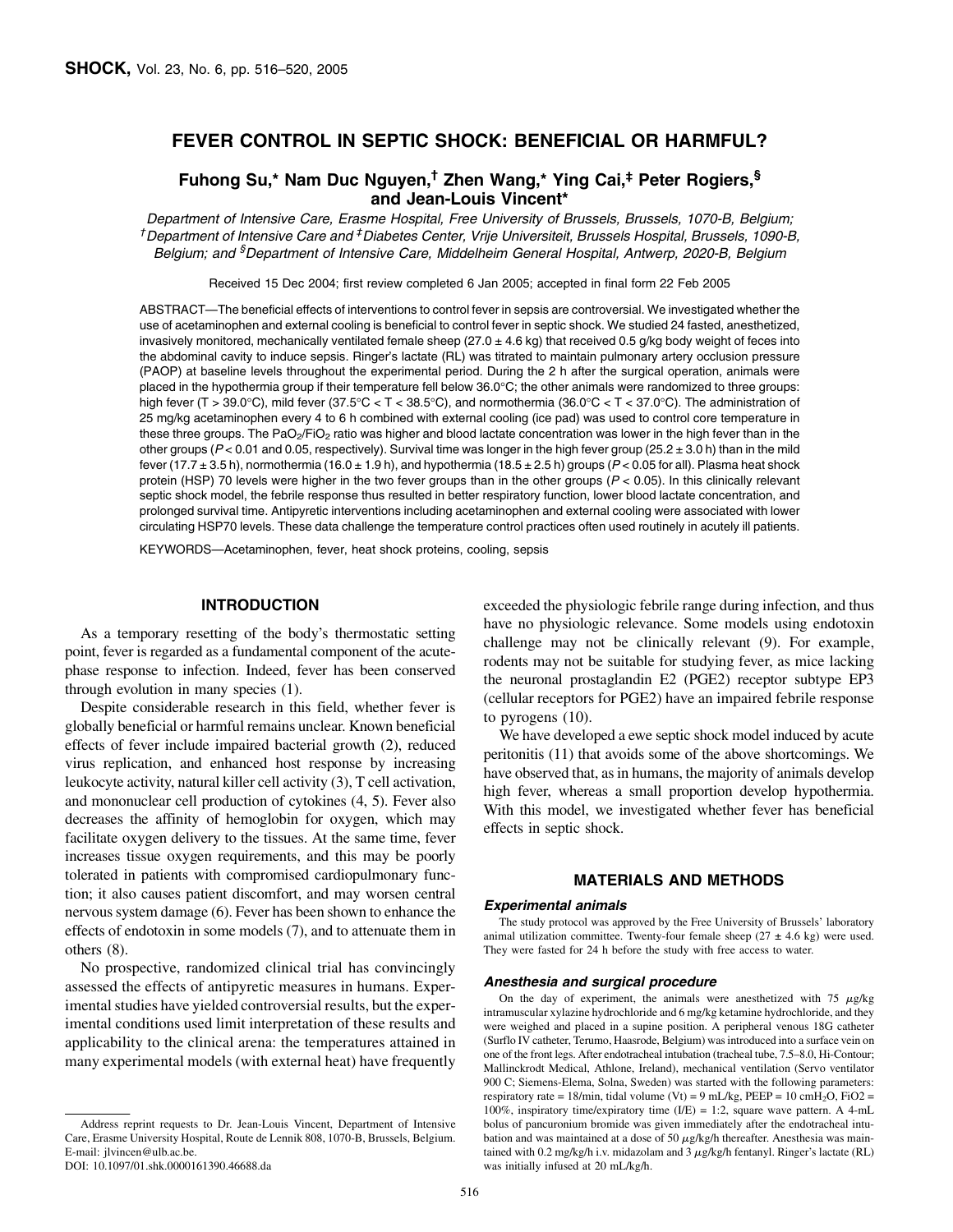### Surgical procedures

The right femoral vein and right femoral artery were surgically exposed. An arterial catheter (5F Introducer, Vygon, Ecouen, France) was introduced in the femoral artery. A 7F Swan-Ganz catheter (Edwards Life Sciences, Irvine, CA) was introduced through the right femoral vein and vena cava into the pulmonary artery. Pulmonary artery occlusion pressure (PAOP) was measured at baseline. A midline laparotomy was performed. An opening of 1 cm was made in the cecum and 0.5 g/kg body weight of its content was spilled into the abdominal cavity. The cecotomy and abdomen were then sutured in two layers. A Foley catheter (14F; Folatex, Mentor, Le Plessis Robinson, France) was introduced to measure urine output.

After the surgical preparation, animals were turned prone and, for 2 h, the core temperature was continuously observed. For sheep, the normal range of body temperature is  $38.0^{\circ}$ C to  $39.0^{\circ}$ C. We have observed a progressive decrease in body temperature of around  $2^{\circ}$ C during the first 2 h due to general anesthesia (12) and the abundant RL infusion at room temperature. Therefore, we considered a core temperature of 36°C to 37°C as normal at the end of surgery and defined high fever as temperature >39.0°C, mild fever as temperature between  $37.5^{\circ}$ C to  $38.5^{\circ}$ C, and hypothermia as a temperature less than 36.0°C. Therefore, randomization was performed as follows: 2 h after the surgical operation, if the temperature was <36.0°C, the animal was considered spontaneously hypothermic, and no effort was made to raise this temperature; the other animals were randomized to three groups: high fever (T > 39.0 °C), mild fever (37.5 °C < T < 38.5 °C), and normothermia (36 °C <  $T < 37^{\circ}$ C). The high fever group received no intervention, whereas in the two other groups, temperature was maintained within each defined range with the administration of 25 mg/kg acetaminophen every 4 to 6 h combined with external body cooling (ice pads) when necessary; if the temperature decreased out of range, a fluid warmer (HL-90 Level One Technologies, Rockland, MA) was used to raise core temperature.

Minute volume, plateau pressure, peak inspiratory pressure, and inspiratory tidal volume and expiratory tidal volume were recorded every 60 min. A PEEP of 10 cmH2O, plateau pressure at 10% inspiratory time, I: $E = 1:2$ , and a square wave pattern were maintained during the whole experiment in all groups.  $FiO<sub>2</sub>$  was adjusted to maintain PaO<sub>2</sub> between 80 and 140 mmHg. RR was adjusted to maintain PaCO<sub>2</sub> between 35 and 45 mmHg. RR was not increased when peak inspiratory pressure (PIP) reached 50 cmH2O.

All intravascular pressures, including mean arterial pressure (MAP), pulmonary arterial pressure (PAP), central venous pressure (CVP) and PAOP measurements, were referenced to midchest level and were recorded from calibrated pressure transducers (Sirecust 404; Siemens, Erlangen, Germany), and values were obtained at end expiration. Heart rate (HR), core temperature (T), and cardiac output (CO) were continuously monitored (Vigilance Baxter, Edwards Lifesciences, Irvine, CA) and recorded every 60 min. After baseline measurement, RL was titrated to maintain PAOP at baseline levels. The following derived variables were calculated using standard formulas: stroke volume (SV; L/min/beat), cardiac index (CI; L min<sup>-1</sup> m<sup>-2</sup>), systemic vascular resistance (SVR; dyne/s/cm<sup> $-5$ </sup>), pulmonary vascular resistance (PVR; dyne/s/cm<sup>-5</sup>), oxygen delivery (DO<sub>2</sub>; mL/kg/min), oxygen consumption (VO<sub>2</sub>; mL/kg/min), and oxygen extraction (O<sub>2</sub>ER). The indexed variables were calculated using the animal's weight. Arterial and mixed venous blood was sampled in heparinized syringes for immediate blood gas analysis (ABL500 OSM3 Radiometer, Copenhagen, Denmark). Hemoglobin concentration and oxygen saturations were measured with analyzer adapted to sheep (OSM3 Radiometer).

#### Post mortem studies

Specimens of lung, heart, liver, kidney, spleen, and small intestine were taken immediately after each sheep's death. Samples were divided into two parts: one part was saved in 4% buffered formalin, routinely processed into paraffin blocks, sectioned at 4  $\mu$ m, and stained with hematoxylin and eosin (HE). A pathologist blinded to the study protocol examined histology. The other part was saved in liquid nitrogen for heat shock protein (HSP) measurement.

## HSP measurements

Arterial blood samples were taken at T-1 after cannulating the femoral arterial catheter, and at T0 when the sheep was turned back from the supine to the prone position, and then at  $1, 4, 5, 9, 13, 17$ , and  $21$  h until the sheep died. Three milliliters of blood was injected into the EDTA  $(K_2)$  tube (VenojectII; Terumo European, Leuven, Belgium) and saved on ice. After centrifugation at 3000 r/min for 10 min at 4C, plasma was separated to an Eppendorf tube (Sigma-Aldrich, Brussels, Belgium) and stored at  $-70^{\circ}$ C for future measurements. HSP70 levels in the plasma and tissues were measured using enzyme-linked immunoabsorbant assay (ELISA; StressGen Biotechnologies, Victoria, British Columbia, Canada).

Tissue HSP70 measurements:  $0.5 \text{ cm}^3$  of frozen tissue was ground and dissolved in 1 mL of HSP70 extraction solution (containing protease inhibitors), homogenized, and centrifuged at  $21,000g$  for 10 min at 4°C. The supernatant collected was the tissue extract, which was placed in a polypropylene tube and refrigerated at  $-30^{\circ}$ C for later HSP70 concentration. Coomassie Blue binding was performed to decide total protein concentration. Tissue extract HSP70 concentration was measured by

ELISA following the manufacturer's protocol and was calibrated with total protein concentration.

### Statistical analysis

Data are expressed as mean  $\pm$  SD, unless stated otherwise. A one-way analysis of variance (ANOVA) for repeated measurements (SPSS, Chicago, IL) was used to compare variables in the different groups. A two-way ANOVA for repeated measurements followed by a modified  $T$  test was used for time-related variables among groups. A  $P$  value <0.05 was considered significant.

## RESULTS

There was no significant difference in sheep weight among the four groups (29.5  $\pm$  4.6 kg in the high fever group, 26.9  $\pm$  4.3 kg in the mild fever group,  $27.3 \pm 3.4$  kg in the normothermia group, and  $24.2 \pm 5.3$  kg in the hypothermia group,  $P > 0.05$ ). Differences in core temperatures were highly significant ( $P < 0.0001$ , Fig. 1). There were no significant differences in hemodynamic parameters between the groups (Table 1), except that  $DO<sub>2</sub>$  was higher in the two fever groups than in the other groups ( $P < 0.05$ , Fig. 1). Oxygen consumption was lower in the hypothermia group than in the other groups, but the differences did not reach statistical significance.

Interestingly, the  $PaO<sub>2</sub>/FiO<sub>2</sub>$  ratio increased considerably in the spontaneously hypothermic group during the first hours of the experiment, to decrease thereafter at a much more rapid pace than in the other groups ( $P < 0.001$ , Fig. 1). Toward the end of the experiment, the febrile groups had a higher  $PaO<sub>2</sub>/FiO<sub>2</sub>$ than the other groups.

Blood arterial lactate concentrations were higher in the hypothermic group than in the other groups ( $P < 0.05$ , Fig. 1).

## HSP70 levels

Blood HSP70 concentrations increased significantly in all groups, but especially in the two fever groups ( $P < 0.05$ , Fig. 2). Because all the animals were not sacrificed at the same time point, we did not compare the tissue HSP concentrations among groups. In all groups, tissue HSP concentration was higher in the lung than in the heart, liver, spleen, kidney, or small intestine ( $P < 0.05$ , Fig. 3).

### Survival time

Survival time was longer in the high fever group  $(25.2 \pm 3.0 \text{ h})$ than in the mild fever group (17.7  $\pm$  3.5 h), normothermia group  $(16.0 \pm 1.9 \text{ h})$ , and hypothermia group  $(18.5 \pm 2.5 \text{ h})$ ;  $P < 0.05$ , Fig. 4). Pathologic findings were similar in the four groups.

# **DISCUSSION**

The present study used a clinically relevant model of polybacterial peritonitis in anesthetized animals. The main findings were that animals that developed fever had higher  $DO<sub>2</sub>$ , lower lactate concentration, better gas exchange, and longer survival time than animals receiving acetaminophen and external cooling to maintain temperature within the normal range.

Despite many studies, the need to control fever remains a topic of controversy. Polythermic animals infected by subcutaneous inoculation with gram-negative bacterial pathogens have a higher survival rate when placed in a warmer environment (13), and some studies on the use of antipyretic agents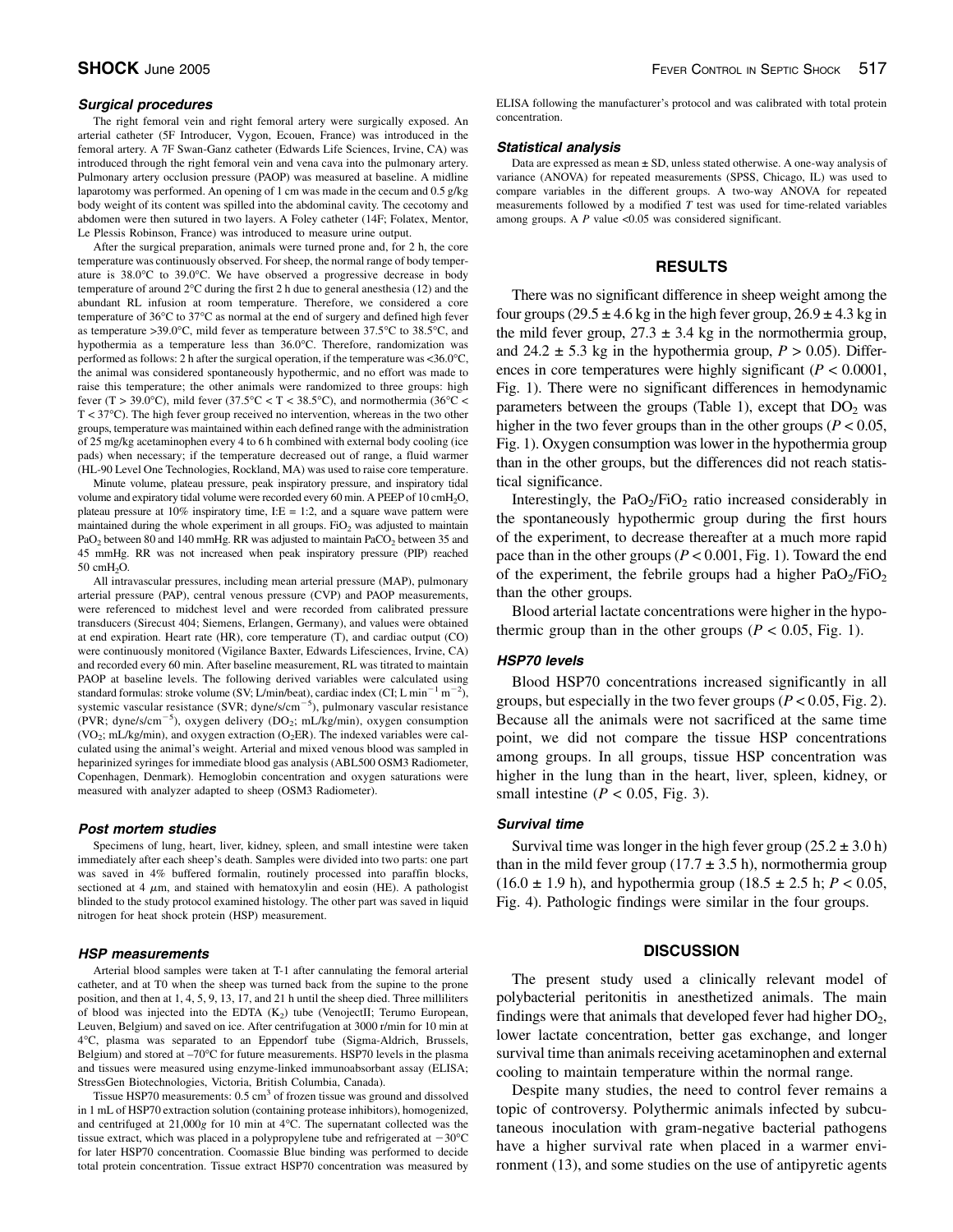



in larger animals have suggested they may be harmful (14, 15). Indeed, from the preantibiotic era there are abundant data, although often uncontrolled, on the deliberate use of elevated body temperature to treat infections. The beneficial effects of hot baths and malarial fevers in syphilis were noted as early as the 15th century (16). Some retrospective studies have suggested that fever may be associated with improved survival and shortened disease in patients with spontaneous bacterial



FIG. 2. Plasma HSP70 levels in the different groups (an asterisk represents a statistically significant difference). Black column, >39.0°C; hatched column,  $37.5^{\circ}C < T < 38.5^{\circ}C$ ; black points,  $36.0^{\circ}C < T < 37.0^{\circ}C$ ; empty column, < 36.0 $^{\circ}$ C. Data are expressed as mean  $\pm$  SE.

peritonitis (17, 18), polymicrobial sepsis (2), Escherichia coli bacteremia (19), and Pseudomonas aeruginosa sepsis (20). However, fever has also been shown to have harmful effects in some animal models (21), and administration of acetaminophen was an independent predictor of survival in patients infected with *E. coli* and *P. aeruginosa* (19, 20).

An interesting finding was the transient improvement in gas exchange in the hypothermic group, followed by a dramatic deterioration. This observation may help to reconcile previous discrepancies about the effects of temperature on lung function. Indeed, some short-term studies have indicated that hypothermia may exert protective effects early in acute respiratory failure, whereas others have shown hyperthermia with HSP expression to be associated with better lung function. Akinci et al. (22) demonstrated that hypothermia (31°C-32°C) had a protective effect on lungs and reduced the risk of ventilatorinduced lung injury (VILI) in the rat. Suzuki et al. (23) showed that increased temperature  $(41^{\circ}C)$  accentuated edema formation in intact rabbits and in isolated perfused lungs subjected to injurious ventilation compared with temperatures of 33°C. These two experiments did not reveal any protective effects of hyperthermia; the reason for this was probably, as suggested by the authors, that HSP70 secretion did not reach its peak because the observation time was too short. However, Koh et al. (24) observed that transient whole-body hyperthermia  $(>40^{\circ}C$  for 13 min 18 h before LPS administration) reduced lung damage in a mice endotoxemia model. Villar et al. (25) showed that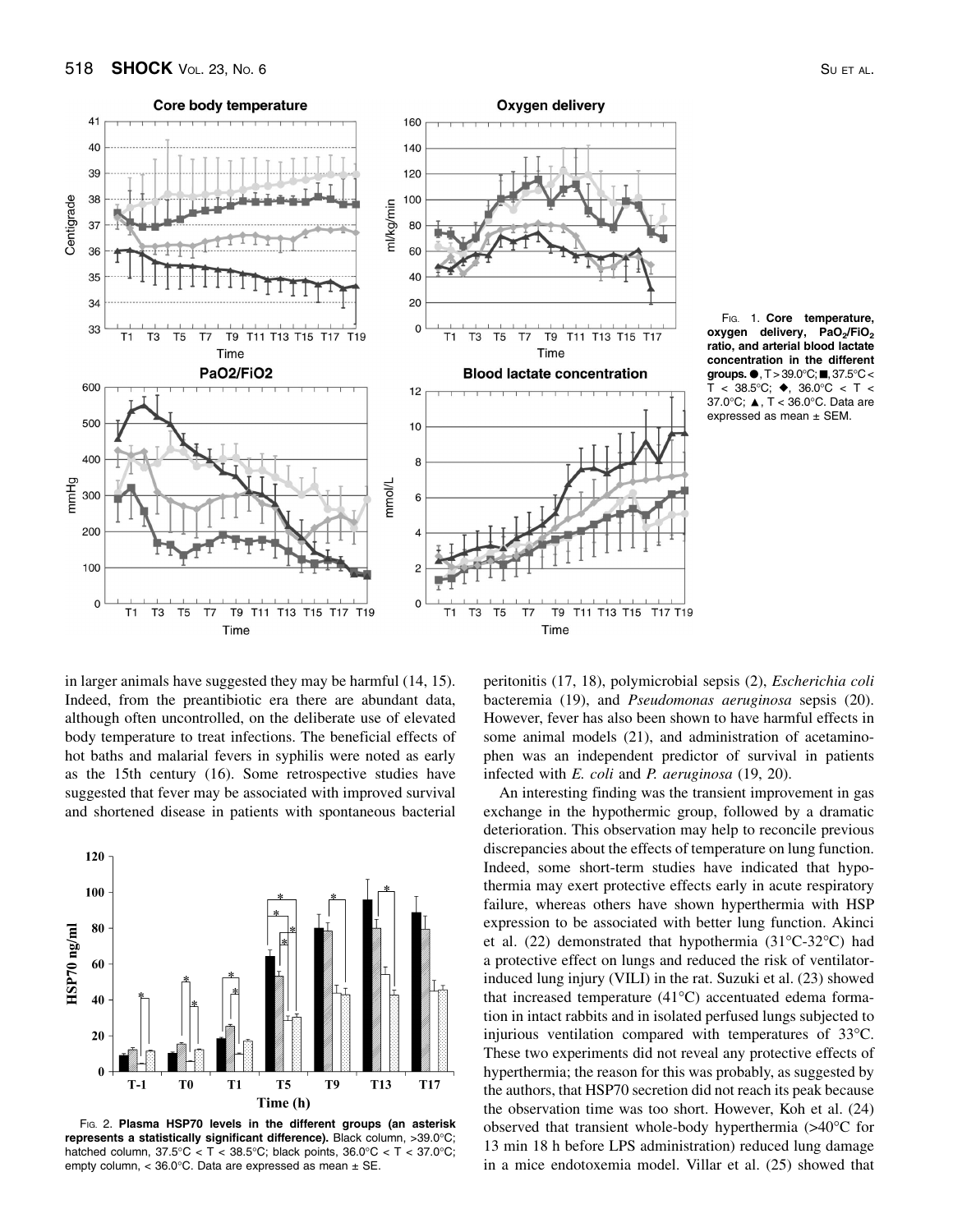

a statistically significant difference comparing lung tissues with other tissue) in all animals.

thermal pretreatment (15 min at  $41^{\circ}$ C–42 $^{\circ}$ C 18 h before cecal ligation and puncture) reduced lung damage and mortality rates in an acute lung injury model. The same group of investigators also showed that induction of HSP72 expression in the lungs by administration of sodium arsenite conferred transient protection against experimental sepsis (26). Furthermore, restoring the expression of HSP70 using adenovirus gene therapy attenuated interstitial and alveolar edema and protein exudation and neutrophil accumulation in a cecal ligation and punctureinduced model of acute respiratory distress syndrome (27). In our study, fever was associated with higher HSP70 concentrations and all animals had increased HSP70 blood concentrations as a result of the septic injury. In addition, the fever group eventually had a higher  $PaO<sub>2</sub>/FiO<sub>2</sub>$  ratio at the time HSP70 concentrations in the lung were highest. Acetaminophen and external body cooling were associated with lower HSP levels in the blood. Previous experimental studies have indicated that HSP may have anti-inflammatory effects, reducing levels of tumor necrosis factor (TNF)- $\alpha$ , interleukin (IL)-1, IL-6, and also IL-10 (28), and the harmful effects of antifebrile interventions may be, at least in part, mediated by lower HSP70 availability. This is an interesting field of ongoing research.

Despite anticipated higher  $DO<sub>2</sub>$ , there was no significant difference in VO<sub>2</sub> between the various groups, probably because of the short-term nature of our study. However, blood lactate concen-



FIG. 4. Survival time in different groups (an asterisk represents a statistically significant difference when comparing the hyperthermia group with other groups).

trations were lower in the hyperthermia groups, suggesting improved cellular metabolism. This is in contrast to what one may expect, and may have resulted from higher  $DO<sub>2</sub>$  in the presence of a nonsignificant difference in  $VO<sub>2</sub>$ . Bernard et al. (29) suggested in a subgroup of patients that the administration of ibuprofen could result in lower blood lactate concentrations.

About one-fourth of the animals were spontaneously hypothermic. These animals had higher blood lactate concentrations and a poorer outcome. Similar observations have been made in humans, where 13% to 25% of patients with sepsis had hypothermia and this was associated with an increased mortality (29–33). Hypothermia is known to reduce host immune response and increase the incidence of infectious complications (34). Uncontrolled studies have reported an association of increased mortality with the absence of fever in polymicrobial or gramnegative sepsis, in patients with pneumococcal meningitis, and in elderly patients with community-acquired pneumonia (35–38).

Human studies have not clearly defined whether fever should be controlled or not (39, 40). We used an experimental model that mimics clinical sepsis and septic shock. However, our study has a number of limitations. First, although the model

| Group                      | $T-1$        | T <sub>0</sub> | T1           | T <sub>5</sub> | T <sub>9</sub> | T <sub>13</sub> | T <sub>17</sub> | T <sub>21</sub> |
|----------------------------|--------------|----------------|--------------|----------------|----------------|-----------------|-----------------|-----------------|
| MAP (mmHq)                 |              |                |              |                |                |                 |                 |                 |
| $>39.0^\circ C$            | $115 \pm 20$ | $104 \pm 15$   | $105 \pm 24$ | $116 \pm 14$   | $110 \pm 13$   | $111 \pm 18$    | $96 \pm 29$     | $84 \pm 37$     |
| $37.5 < T < 38.5^{\circ}C$ | $108 \pm 18$ | $106 \pm 9$    | $89 \pm 8$   | $110 \pm 12$   | $110 \pm 14$   | $98 \pm 30$     | $119 \pm 22$    |                 |
| 36.0 < T < 37.0            | $105 \pm 10$ | $91 \pm 9$     | $77 \pm 6$   | $106 \pm 22$   | $104 \pm 24$   | $96 \pm 37$     | $81 \pm 15$     |                 |
| $<$ 36.0 $\degree$ C       | $99 \pm 17$  | $101 \pm 11$   | $91 \pm 19$  | $95 \pm 14$    | $101 \pm 13$   | $79 \pm 29$     | $72 \pm 32$     |                 |
| MPAP (mmHg)                |              |                |              |                |                |                 |                 |                 |
| $>39.0^\circ C$            | $23 \pm 4$   | $24 \pm 7$     | $25 \pm 6$   | $24 \pm 6$     | $22 \pm 6$     | $26 \pm 5$      | $31 \pm 5$      | $36 \pm 11$     |
| $37.5 < T < 38.5^{\circ}C$ | $19 \pm 7$   | $31 \pm 11$    | $26 \pm 5$   | $31 \pm 8$     | $28 \pm 6$     | $35 \pm 6$      | $48 \pm 7$      |                 |
| 36.0 < T < 37.0            | $18 \pm 3$   | $32 \pm 10$    | $27 \pm 7$   | $29 \pm 6$     | $28 \pm 12$    | $32 \pm 15$     | $30 \pm 12$     |                 |
| $<$ 36.0 $^{\circ}$ C      | $18 \pm 5$   | $27 \pm 9$     | $21 \pm 4$   | $21 \pm 7$     | $24 \pm 4$     | $38 \pm 11$     | $47 \pm 6$      |                 |
| PAOP (mmHg)                |              |                |              |                |                |                 |                 |                 |
| >39.0°C                    | $7 \pm 1$    | $6 \pm 3$      | $6 \pm 3$    | $4 \pm 3$      | $4 \pm 3$      | $6 \pm 4$       | $7 \pm 4$       | $8 \pm 4$       |
| $37.5 < T < 38.5^{\circ}C$ | $7 \pm 1$    | $7 \pm 3$      | $5 \pm 2$    | $5 \pm 3$      | $6 \pm 3$      | $5 \pm 2$       | $7 \pm 2$       |                 |
| 36.0 < T < 37.0            | $6 \pm 1$    | $6 \pm 1$      | $6 \pm 2$    | $5 \pm 2$      | $5 \pm 3$      | $6 \pm 3$       | $6 \pm 2$       |                 |
| $<$ 36.0 $\degree$ C       | $6 \pm 1$    | $6 \pm 2$      | $6 \pm 2$    | $3 \pm 3$      | $3 \pm 3$      | $7 \pm 4$       | $9 \pm 4$       |                 |

 $T_{AB|E}$  1. MAP, MPAP, and PAOP in the different groups of animals (mean  $\pm$  SD)

No significant difference was found between groups.